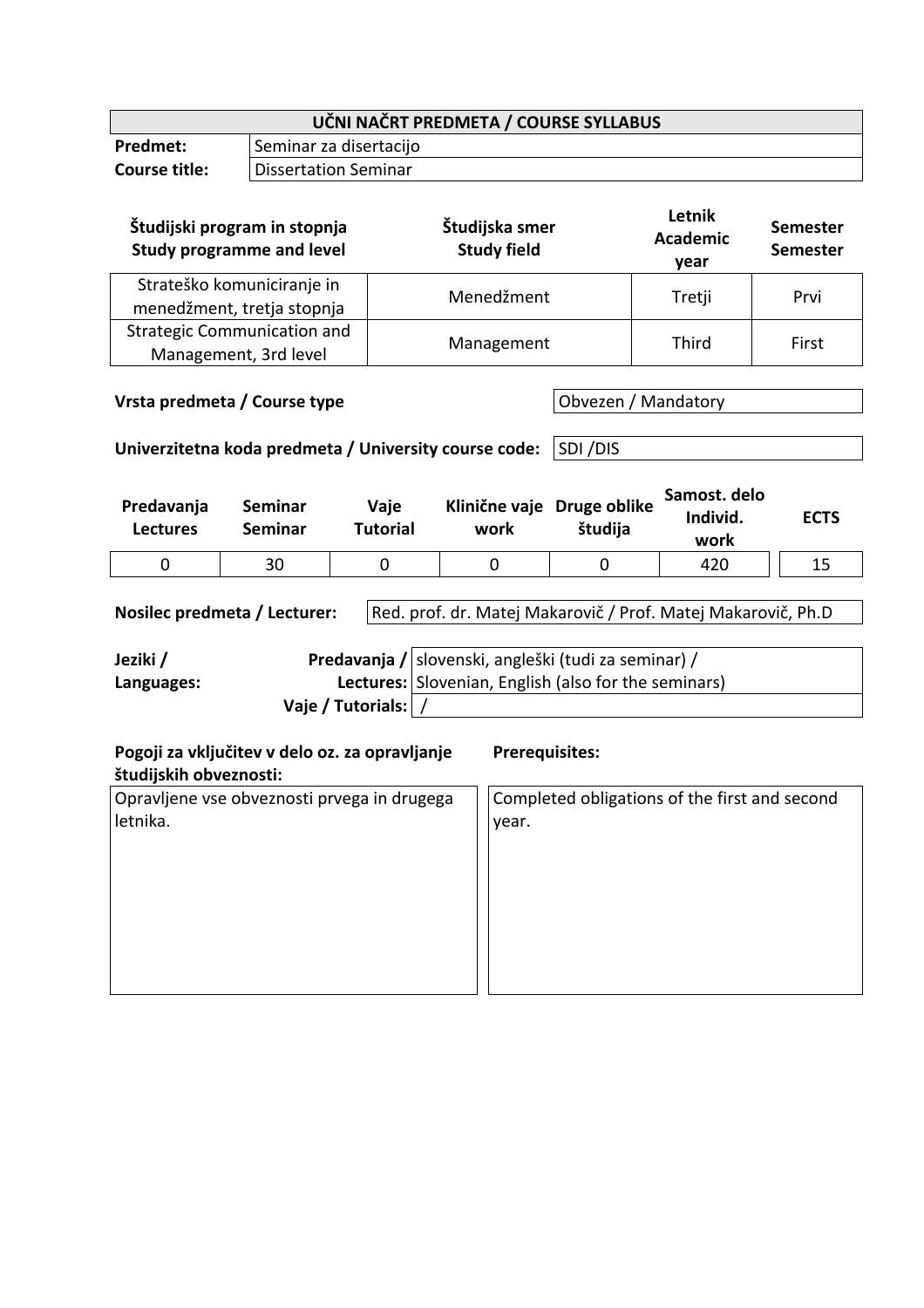| Vsebina:                                         | <b>Content (Syllabus outline):</b>                 |
|--------------------------------------------------|----------------------------------------------------|
| Seminar je neposredno podrejen cilju končne      | The seminar is directly subordinated to the goal   |
| priprave doktorske disertacije. Temelji na       | of the final preparation of the doctoral           |
| predstavljanju, zagovarjanju in kritičnem        | dissertation. It is based on presenting,           |
| reflektiranju osnutkov disertacij.               | defending and critically reflecting on the drafts  |
| Študent(ka) k seminarju pristopi z vsaj delnim   | theses.                                            |
| prvim osnutkom doktorske disertacije, ki mora    | The student approaches the seminar with at         |
| vključevati najmanj:                             | least a partial first draft of the doctoral        |
| - jasno formulirano raziskovalno vprašanje in    | dissertation, which must include at least:         |
| hipoteze,                                        | - clearly formulated research question and         |
| - predstavitev uporabljenih raziskovalnih        | hypotheses,                                        |
| metod,                                           | - presentation of the used research methods,       |
| - vsaj preliminarne raziskovalne rezultate,      | - at least preliminary research results,           |
| - interpretacijo raziskovalnih rezultatov v luči | - interpretation of research results in the light  |
| hipotez,                                         | of hypotheses,                                     |
| - utemeljitev inovativnosti doktorske            | - justification of the innovativeness of the       |
| disertacije kot relevantnega prispevka k         | doctoral dissertation as a relevant contribution   |
| znanstvenemu znanju.                             | to scientific knowledge.                           |
| Izpolnjeni osnutek mora z danimi relevantnimi    | The completed draft, with relevant comments        |
| pripombami in sugestijami služiti kot zadostna   | and suggestions, should serve as a sufficient      |
| podlaga za pripravo končnega besedila            | basis for the preparation of the final text of the |
| doktorske disertacije. Če mentor oceni, da tudi  | doctoral dissertation. If the tutor assesses that  |
| izpopolnjeni osnutek besedila tega še ne         | the improved draft text does not yet allow this,   |
| omogoča, mora študent(ka) seminar kot celoto     | the student as a whole must repeat the             |
| opravljati ponovno.                              | seminar.                                           |

## **Temeljna literatura in viri / Foundational literature and sources:**

Tematsko relevantni osnutki doktorskih disertacij / Thematically relevant drafts of doctoral dissertation.

Predmet je namenjen poglabljanju znanja in spretnosti, ki omogoča lasten prispevek k razvoju sociologije na najvišji ravni, vključno s sintezo novih in kompleksnih idej.

## **Cilji in kompetence: Objectives and competences:**

The course aims to the acquisition of in-depth knowledge that enables an independent contribution to the development of strategic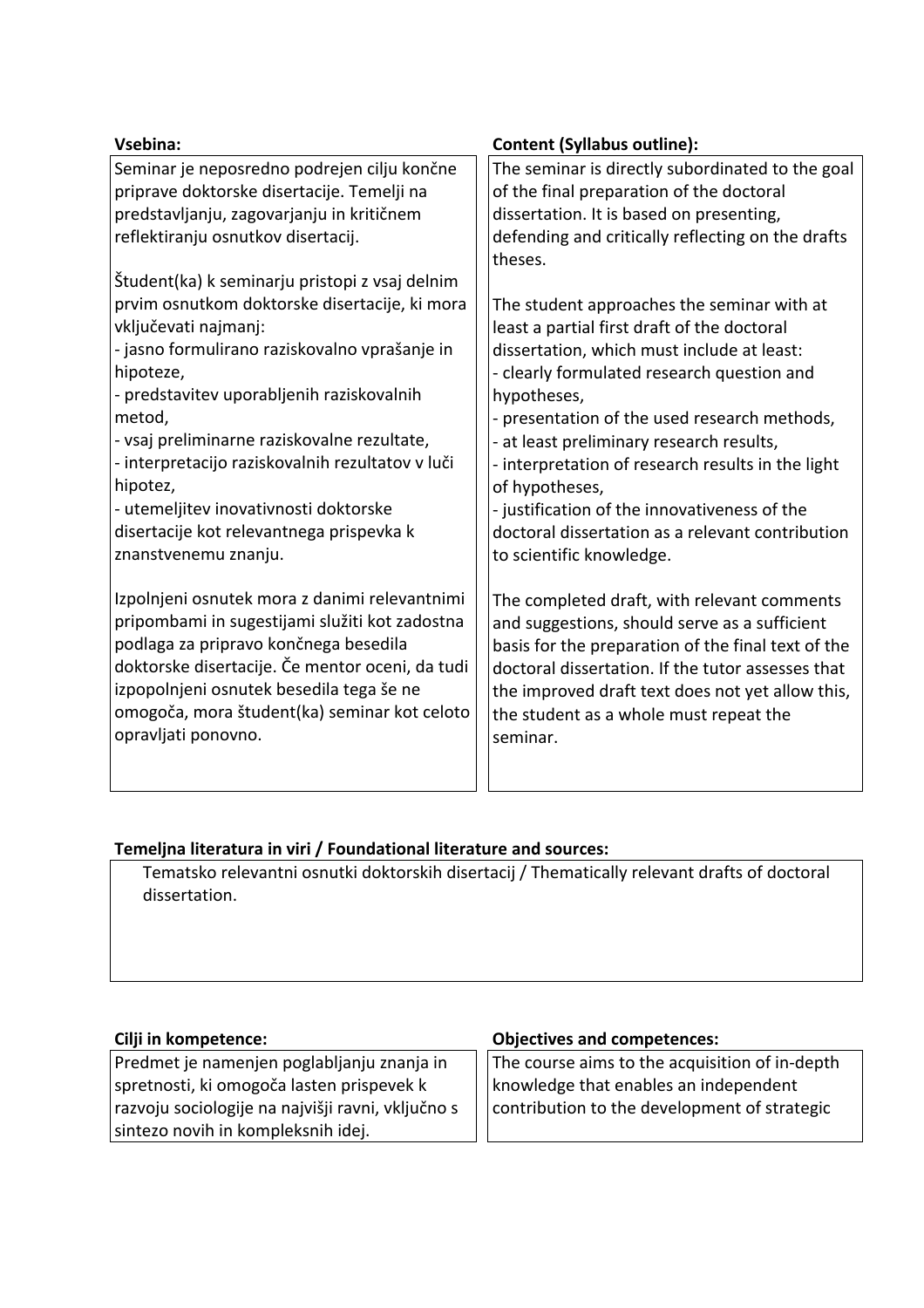| Pridobitev splošnih kompetenc:                  | communication at the highest level, including a     |
|-------------------------------------------------|-----------------------------------------------------|
| - sposobnost identificiranja danega             | synthesis of new and complex ideas.                 |
| raziskovalnega problema, njegove analize ter    |                                                     |
| možnih rešitev;                                 | Acquisition of general competences:                 |
| - ustvarjanje novega znanja, ki pomeni          | - ability to identify a given research problem, its |
| relevanten prispevek k razvoju znanosti;        | analysis and possible solutions;                    |
| - sposobnost obvladanja standardnih metod,      | - creation of new knowledge, which represents       |
| postopkov in procesov raziskovalnega dela na    | a relevant contribution to the development of       |
| področju strateškega komuniciranja oziroma      | science;                                            |
| menedžmenta;                                    | - ability to master standard methods,               |
| - razvoj veščin in spretnosti v uporabi znanja  | procedures and processes of research work in        |
| na raziskovalnem področju strateškega           | the field of strategic communication or             |
| komuniciranja oziroma menedžmenta;              | management;                                         |
| - zavezanost profesionalni etiki;               | - development of abilities and skills to apply      |
| - sposobnost predstavitve pridobljenih          | knowledge for research in the field of strategic    |
| znanstvenih izsledkov v obliki publikacij v     | communication or management;                        |
| mednarodni znanstveni periodiki.                | - commitment to professional ethics;                |
|                                                 | - ability to present the obtained scientific        |
| Pridobitev predmetno specifičnih kompetenc:     | results in the form of publications in              |
| - sposobnost samostojnega raziskovalno-         | international scientific periodicals.               |
| razvojnega dela in vodenje raziskovalne         |                                                     |
| skupine;                                        | Acquisition of course-specific competences:         |
| - poznavanje pomena kakovosti in                | - ability of independent research and               |
| prizadevanje za kakovost strokovnega dela       | development work and leading a research             |
| skozi avtonomnost, (samo)kritičnost,            | group;                                              |
| (samo)refleksivnost in (samo)evalviranje v      | - knowledge of the importance of quality and        |
| strokovnem delu;                                | striving for the quality of professional work       |
| - sposobnost za reševanje konkretnih            | through autonomy, (self) criticality, (self)        |
| raziskovalnih problemov na različnih področjih  | reflexivity and (self) evaluation in professional   |
| komuniciranja oziroma menedžmenta v             | work;                                               |
| sodobni družbi;                                 | ability to solve concrete research problems in      |
| - sposobnost oblikovanja in implementacije      | different fields of communication or                |
| izvirnih znanstvenih rešitev komunikacijskih in | management in contemporary society;                 |
| menedžerskih problemov.                         | - ability to design and implement original          |
|                                                 | scientific solutions to communication and           |
|                                                 | managerial problems.                                |
|                                                 |                                                     |
|                                                 |                                                     |
|                                                 |                                                     |
|                                                 |                                                     |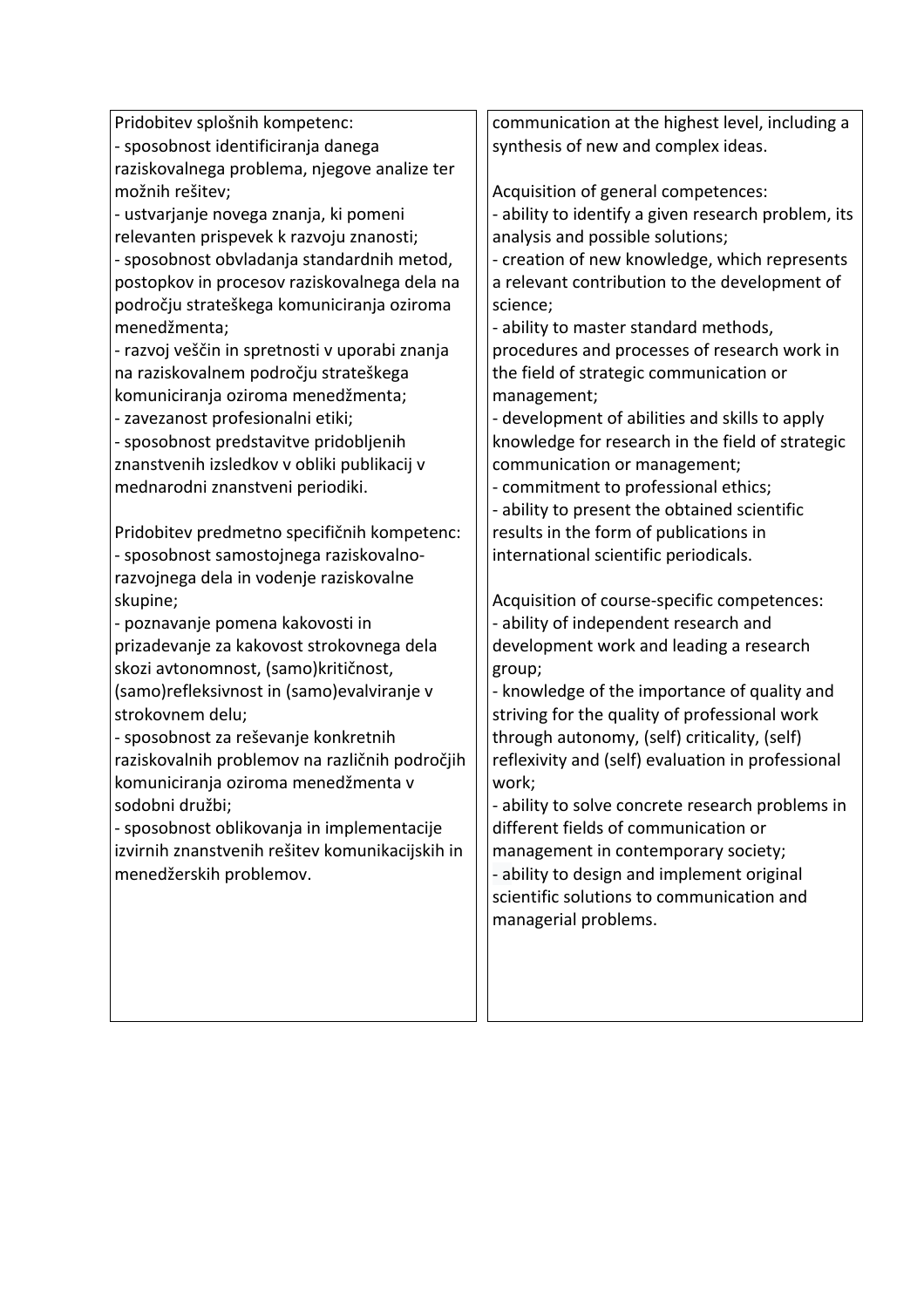| Predvideni študijski rezultati:                                                                                                                                                                                                                                                                                                                                                                           | <b>Intended learning outcomes:</b>                                                                                                                                                                                                                                                                                                                                                                                                           |
|-----------------------------------------------------------------------------------------------------------------------------------------------------------------------------------------------------------------------------------------------------------------------------------------------------------------------------------------------------------------------------------------------------------|----------------------------------------------------------------------------------------------------------------------------------------------------------------------------------------------------------------------------------------------------------------------------------------------------------------------------------------------------------------------------------------------------------------------------------------------|
| Znanje in razumevanje:                                                                                                                                                                                                                                                                                                                                                                                    | Knowledge and understanding:                                                                                                                                                                                                                                                                                                                                                                                                                 |
| Študent/študentka:<br>pripravi osnutek doktorske disertacije;<br>zagovarja svoj osnutek doktorske<br>disertacije pred komisijo ocenjevalcev ter<br>študentskimi kolegicami in kolegi;<br>kritično presoja osnutke doktorskih<br>disertacij svojih študentskih kolegic in<br>kolegov;<br>upošteva relevantne pripombe in sugestije<br>s seminarja pri izdelavi končnega besedila<br>doktorske disertacije. | The student:<br>Prepares a draft of the doctoral<br>dissertation;<br>Defends his/her draft doctoral<br>dissertation in front of the review<br>commission and his/her student<br>colleagues;<br>Critically evaluates the drafts of doctoral<br>dissertations of his / her student<br>colleagues;<br>Takes into account relevant comments<br>and suggestions from the seminar when<br>drafting the final text of the doctoral<br>dissertation. |

| Metode poučevanja in učenja:                                                                                                                                                                                                                                              | Learning and teaching methods:                                                                                                                                                                                                                                                       |
|---------------------------------------------------------------------------------------------------------------------------------------------------------------------------------------------------------------------------------------------------------------------------|--------------------------------------------------------------------------------------------------------------------------------------------------------------------------------------------------------------------------------------------------------------------------------------|
| seminarsko delo (refleksija izkušenj,<br>projektno delo, timsko delo, metode<br>kritičnega mišljenja, diskusija, sporočanje<br>povratne informacije, dodatna razlaga);<br>uporaba spletne učilnice oziroma drugih<br>sodobnih IKT orodij;<br>individualno delo študentov. | seminar work (reflecting experience,<br>project work, team work, methods of<br>critical thinking, discussions, reporting<br>feedback information, additional<br>explanations);<br>use of online classroom or other<br>contemporary ICT tools;<br>individual students' research work. |

|  | Delež (v %) / |
|--|---------------|
|--|---------------|

| Načini ocenjevanja:                                                                                                                                                                                                                                     | Weight (in %) | Assessment:                                                                                                                                                     |
|---------------------------------------------------------------------------------------------------------------------------------------------------------------------------------------------------------------------------------------------------------|---------------|-----------------------------------------------------------------------------------------------------------------------------------------------------------------|
| Način (pisni izpit, ustno izpraševanje,<br>naloge, projekt):                                                                                                                                                                                            |               | Type (examination, oral, coursework,<br>project):                                                                                                               |
| Oceni se z opravil / ni opravil.                                                                                                                                                                                                                        | 100%          | It is graded: passed / not passed.                                                                                                                              |
| Predmet se šteje kot opravljen, ko so<br>izpolnjeni vsi naslednji pogoji:<br>Študent(ka) ustrezno predstavi<br>$ \,$<br>svoje delo na disertaciji<br>Študent(ka) pripravi in predstavi<br>$\overline{\phantom{m}}$<br>dve ustrezni kolegialni recenziji |               | The course is considered as passed when<br>all of the following conditions are met:<br>Appropriate presentation of<br>student's work on her-his<br>dissertation |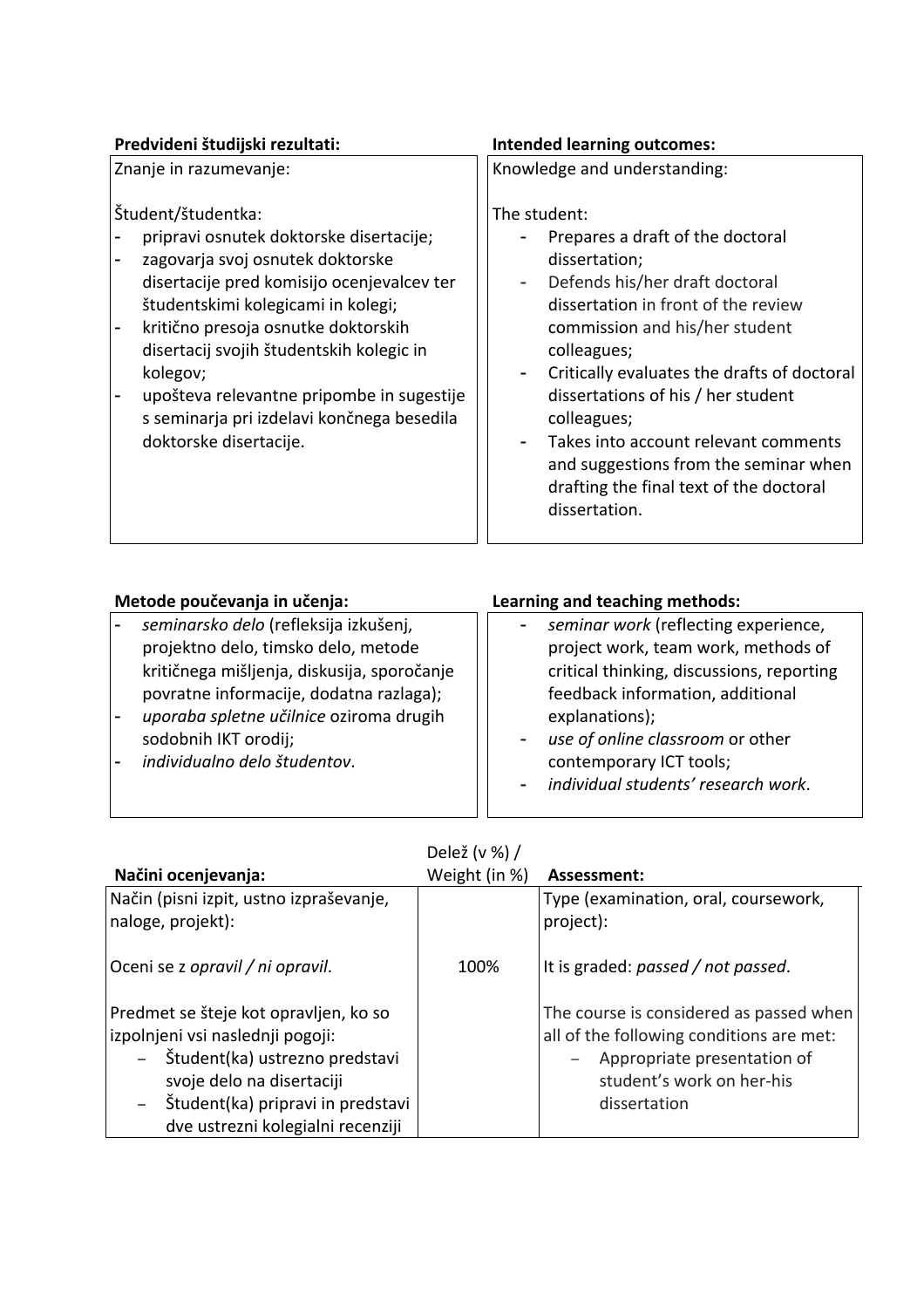| disertacij ali osnutkov disertacij                                                                   | Preparation and presentation of                                                                                                                                                                                                                                     |
|------------------------------------------------------------------------------------------------------|---------------------------------------------------------------------------------------------------------------------------------------------------------------------------------------------------------------------------------------------------------------------|
| svojih kolegov                                                                                       | two appropriate peer reviews by                                                                                                                                                                                                                                     |
| Študent(ka) odda ustrezen                                                                            | the student referring to two of                                                                                                                                                                                                                                     |
| osnutek disertacije                                                                                  | her/his colleagues' dissertations                                                                                                                                                                                                                                   |
| Študent(ka) pred ocenjevalno                                                                         | Student's submission of an                                                                                                                                                                                                                                          |
| komisijo ustrezno predstavi in                                                                       | appropriate dissertation draft                                                                                                                                                                                                                                      |
| pojasni svoj osnutek disertacije                                                                     | Presentation and explanation of                                                                                                                                                                                                                                     |
| O izpolnitvi prvih dveh pogojev presoja                                                              | the student's dissertation draft                                                                                                                                                                                                                                    |
| nosilec predmeta, o izpolnitvi drugih                                                                | to the review commission                                                                                                                                                                                                                                            |
| dveh pogojev pa ocenjevalna komisija,<br>ki jo imenuje Komisija za znanstveno-<br>raziskovalno delo. | The fulfillment of the first two<br>conditions is determined by the lecturer<br>(course coordinator), while the<br>fulfillment of the other two is<br>determined by the review commission<br>nominated by the Commission for<br>Scientific and Research Activities. |

## **Reference nosilca / Lecturer's references:**

- GOLOB, Tea, MAKAROVIČ, Matej, REK, Mateja. Meta-reflexivity for resilience against disinformation = Meta-reflexividad para la resiliencia contra la desinformación. *Comunicar*, ISSN 1134-3478, 2021, str. 1-10.
- GOLOB, Tea, MAKAROVIČ, Matej. From consciousness to behaviour: individual, social, and environmental responsibility among Slovenian youth. *Socijalna ekologija: časopis za ekološku misao i sociologijska istraživanja okoline*, ISSN 1330-0113, 2021, vol. 30, no. 1, str. 27-43.
- GOLOB, Tea, MAKAROVIČ, Matej. Student mobility and transnational social ties as factors of reflexivity. *Social sciences*, ISSN 2076-0760, 2018, vol. 7, no. 3, str. 1-18.
- MAKAROVIČ, Matej, MIKULAN KILDI, Janja. Towards a model explaining the political (in)stability and variety of regimes in the post-Soviet region. *Comparative sociology*, ISSN 1569-1322, 2017, vol. 16, iss. 1, str. 66-101.
- GOLOB, Tea, MAKAROVIČ, Matej. Self-organisation and development: a comparative approach to post-communist transformations from the perspective of social systems theory. *Europe-Asia studies*, ISSN 0966-8136, 2017, vol. 69, iss. 10, str. 1499-1525.
- MAKAROVIČ, Matej, PRIJON, Lea, REK, Mateja, TOMŠIČ, Matevž. The Strength of Pro-European consensus among Slovenian political elites. *Historical social research*, ISSN 0172- 6404, 2016, vol. 41, no. 4, str. 195-213.
- GOLOB, Tea, MAKAROVIČ, Matej, SUKLAN, Jana. National development nenerates national identities. *PloS one*, ISSN 1932-6203, 2016, vol. 11, no. 2, str. 0146584-1-0146584-14.